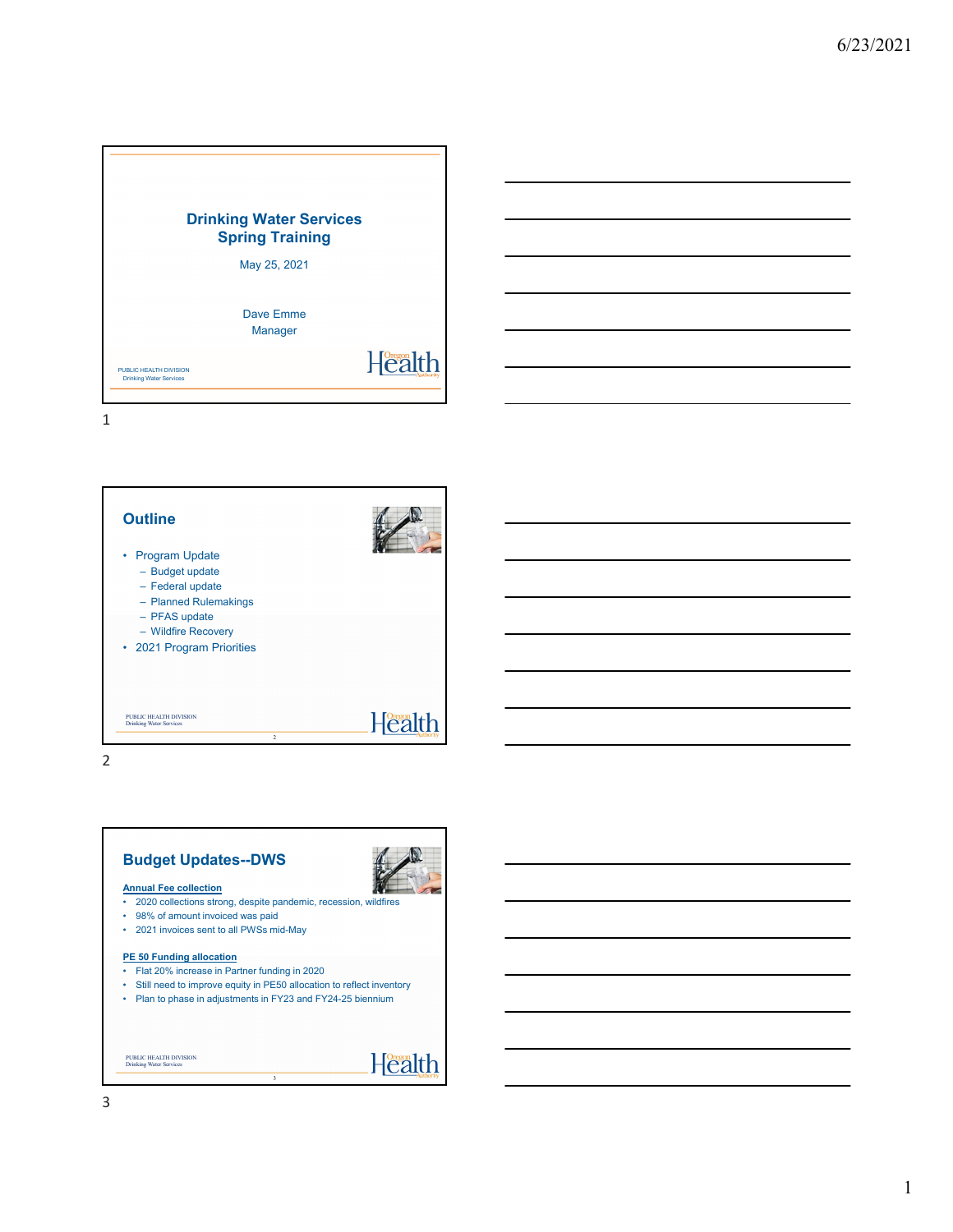### **Federal Updates**



Health

- Revised Lead and Copper Rule
	- Final Rule published Jan 16, 2021 but on hold pending review
	- Lead service line inventory will be required, both public and private side. Not due until 2023, but many questions now…
- Biden Administration infrastructure bill, drinking water investments proposed:

4

- Funding for lead service line replacement
- Funding for PFAS sampling, remediation
- Increased funding for DWSRF

PUBLIC HEALTH DIVISION Drinking Water Services

4



5